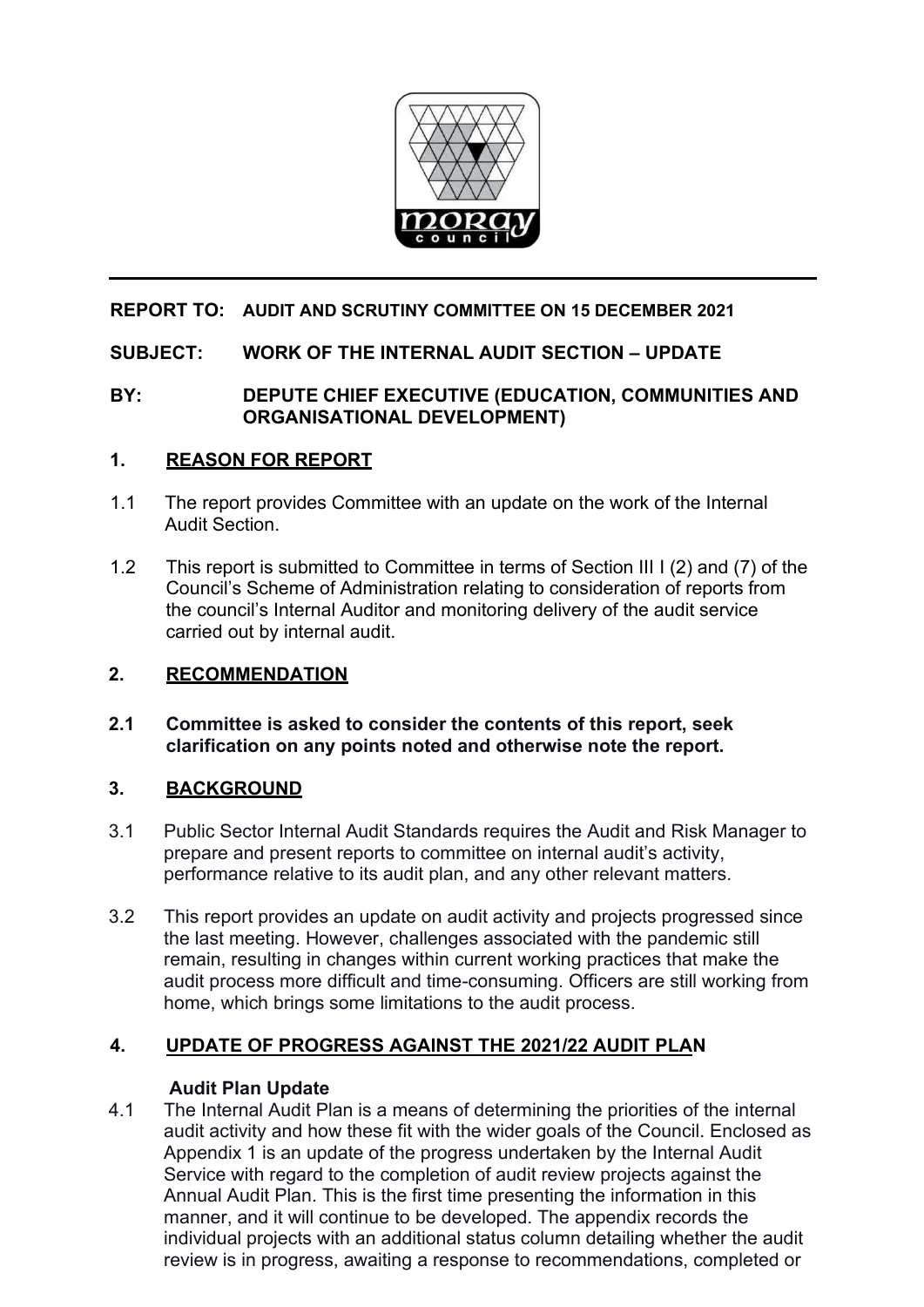not started. In the future, it is also planned that details will be provided of any additions resulting from unplanned audits or investigations.

4.2 Progress against the 2021/22 audit plan has not moved forward as quickly as intended. The service has been through a period of change with a recruitment process undertaken for both the Audit and Risk Manager and an Auditor. The positions of the Audit and Risk Manager and the Auditor have now been filled. However, this has resulted in a vacancy for a Senior Auditor. A recruitment process has started, and it is hoped that the position will be filled shortly.

# **Departmental Systems – Self Directed Support (SDS)**

4.3 An audit has been undertaken into the financial monitoring arrangements within the SDS Team for direct payments made to service users. This is a particularly relevant review as the recent Review of Adult Social Care (Feeley Report) commissioned by the Scottish Government detailed several proposed changes to the delivery of Social Care. The audit has checked for effective arrangements in the monitoring of funds issued to service users. A check was also made to ensure that monies awarded and expenditures incurred by service users correspond to their support plan. The review has now been completed, and it is hoped the executive summary and audit action plan showing recommendations will be reported to the next Audit and Scrutiny Committee.

# **Core Financial Systems – Council Tax**<br>4.4 An audit review of the Council Tax System

An audit review of the Council Tax System is being undertaken as part of the 2021/22 Internal Audit Plan. The scope of the audit has been to review arrangements for billing, collections and refunds. The Council Tax Service administers and collects Council Tax for residential properties in Moray. The Service also administers and collects charges for domestic water and sewerage on behalf of Scottish Water. The Council maintains a database of residential properties and updates it for changes of owners and residents, and also processes applications for exemptions and discounts. The review is near completion, and it is hoped the Executive Summary and audit action plan showing recommendations will be reported to the next Audit and Scrutiny Committee.

# **Departmental Systems – Roads Maintenance (Planned)**

4.5 An audit review of Roads Maintenance Planned Work has started. This was a planned audit project agreed in the Audit Plan for 2021/22. The audit has selected projects from the capital budget to ensure a sufficient sample population was available for the review. The audit has examined specific schemes to ensure working practices comply with agreed financial and procurements procedures. In addition, the audit has also examined the arrangements undertaken for the monitoring of actual expenditure to approved budgets. The review is near completion, and it is hoped the executive summary and audit action plan showing the recommendations will be reported to the next Audit and Scrutiny Committee.

# **5. AUDIT PLAN 2022/23**

5.1 The internal audit plan is a means of determining the priorities of the internal audit activity and how these fit with the broader goals of the Council. Internal audit's approach to annual audit planning is risk-based with all areas which may be subject to audit review contained within an 'audit universe.' The audit universe is reviewed and updated on an ongoing basis to include all significant